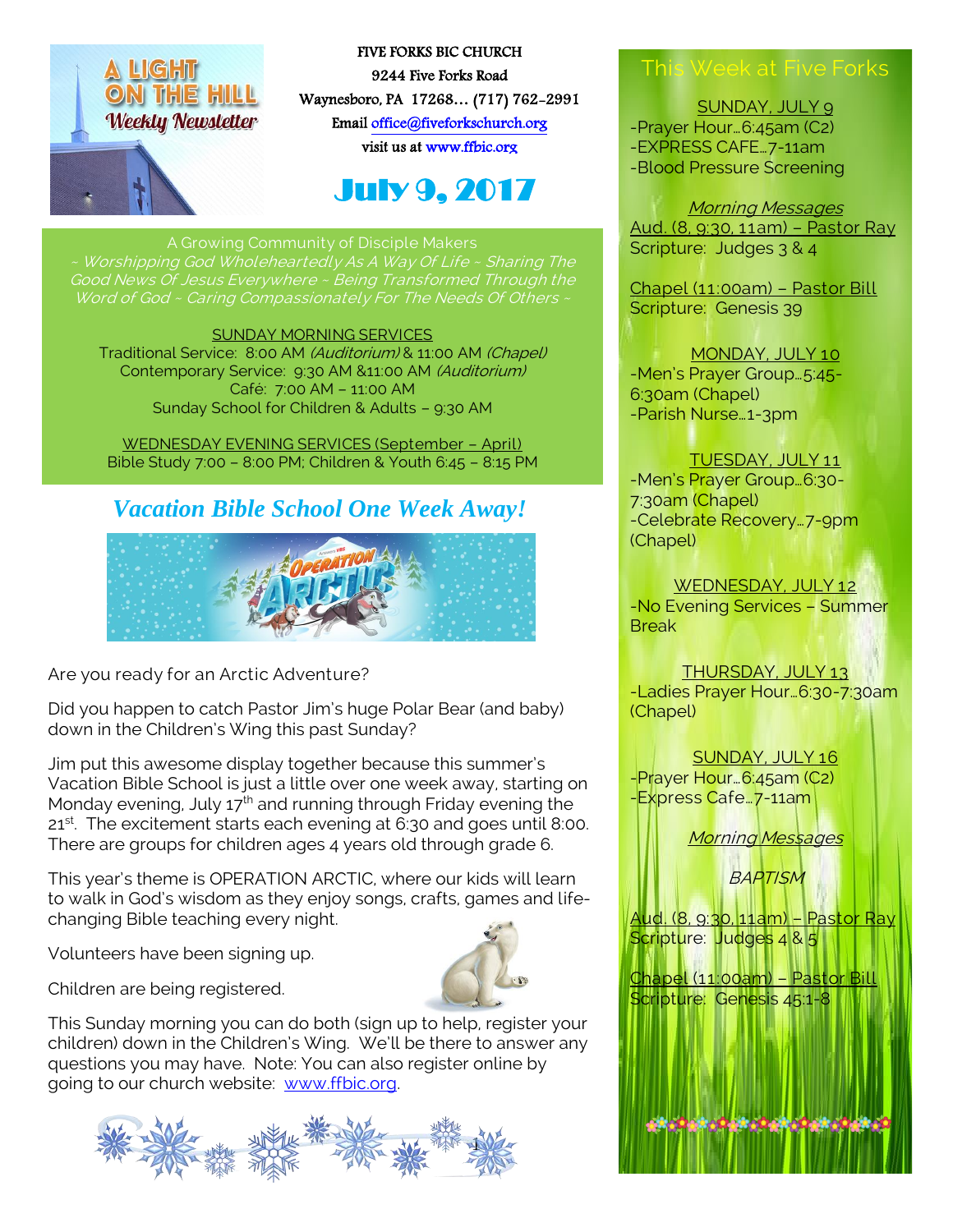## *2017-18 Church Photo Directory Coming Soon!*



One request that consistently comes our way is for a Church Photo Directory. Bonnie Branthaver – from within our congregation – has offered her time and talents to help make this happen. Here are some important details:

What? A Photo Directory that everyone from our church family will have the opportunity to participate in.

Pictures will go onto our church website (but will only be accessible by using a church generated password).

When? Bonnie has set aside two weekends in August to take pictures. The first weekend is Saturday, August  $5<sup>th</sup>$  from 8am until 6pm and on Sunday August 6<sup>th</sup> from Noon until 6pm. The second weekend is Friday, August 18<sup>th</sup> from 8am until 4:30 and Saturday, August 19<sup>th</sup> from 8am until 6pm.

Where? The Multi-Purpose Room (Gym/Café)

How? You can set up an appointment to have your picture taken by emailing Bonnie: [cbbranthaver@comcast.net.](mailto:cbbranthaver@comcast.net) Please type "CHURCH PICTURE" on the Subject Line. Or you can call Bonnie at 717-762-6355. Or simply see Bonnie here at the church.

Cost? There is no cost to you or to the church. Bonnie is willing to volunteer her time in order to make this happen. She is not a professional photographer but has taken pictures of our children for the Pinewood Car Derby and these turned out well. Her desire is to simply help us put a name to a face and by doing so help us get to know one another. Upon request, Bonnie will email you a copy of the picture that is taken of you (at no charge to you).

Other: As pictures are taken, they will be placed on the church website, and again, the photo directory will be password protected. A Photo Release Form must be signed in order before your picture can appear in the Directory.

You are free to submit a photo rather than have your picture taken, but the Photo Release Form will be placed in your mailbox (or emailed to you) and must be signed before the picture can be posted in the Directory.



#### **Attendance**

ATTENDANCE (JULY 2)

#### **Sunday's Worship Total = 614**

8:00 Auditorium = 139 9:30 Auditorium = 250  $11:00$  Auditorium =  $152$  $11:00$  Chapel = 36 Bible Connection = 21 Nursery  $(9:30 \& 11:00) = 17$ 

#### **Total Sunday School = 204**

Adult Education Attendance = 77  $Berean = 12$ Golden Link = 32 Through the Bible  $= 23$ The Christian Family Life Class  $= 0$  $8:00$ AM Café Class = 5 Alpha Omega Discussion  $= 5$ Men's Resolution Class  $= 0$ 

#### Food Pantry " Item of the Month" for JULY:

Skillet Meals (Hamburger/Tuna/ Chicken Helper)

Place donations in the orange tub in the lower lobby.

#### **Operation** Christmas Child  $\mathsf{Iem}$  of  $\mathsf{I}$ JULY:

Note pads, coloring books, activity pads, post-it notes, any school supply

lace donations in the designated boxes in the lower and uppe lobbies.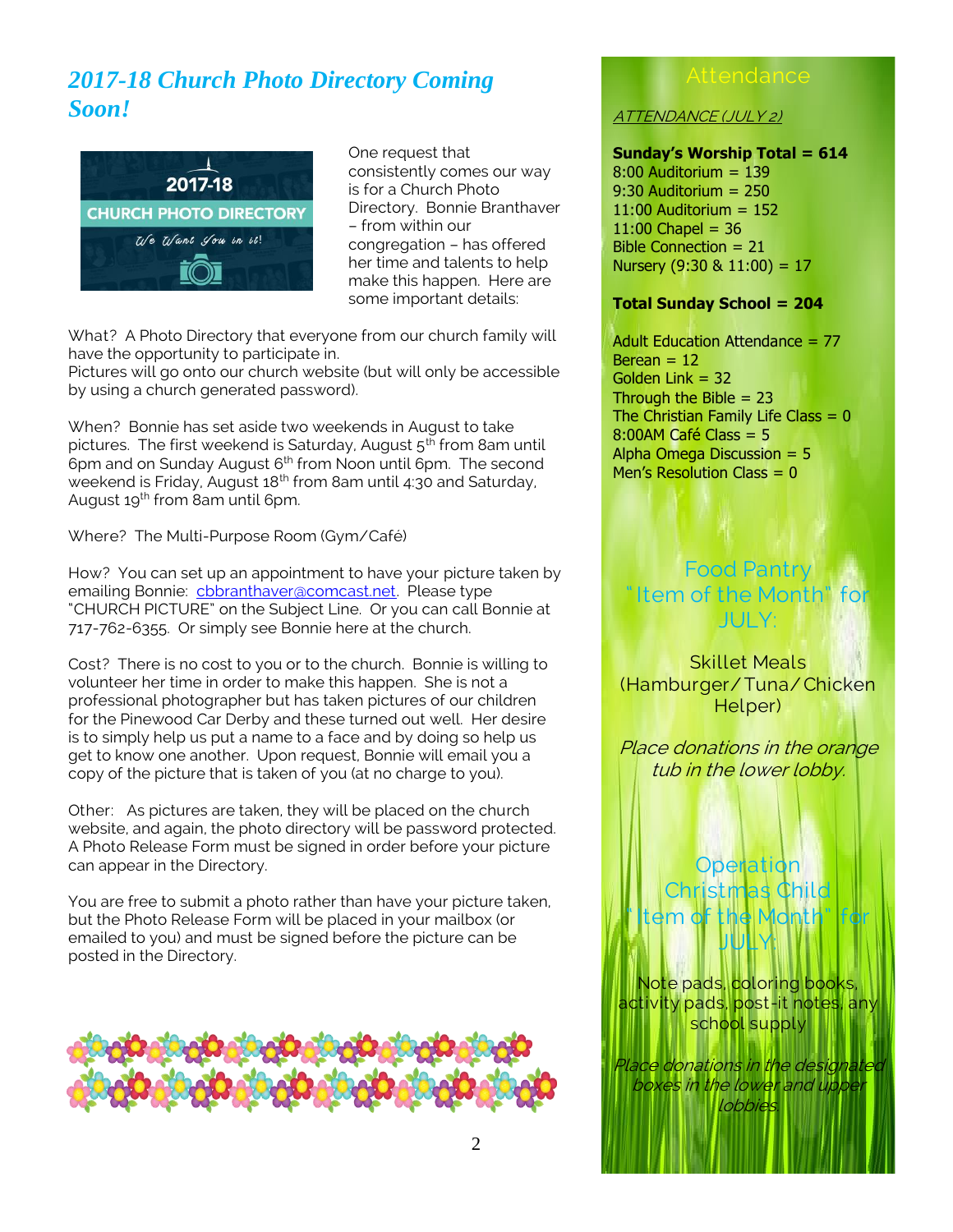

We express our sincere sympathy to Troy **Barb Tengler** Truax with the passing of his mother, Dortha Chamberlin on July 4, 2017.

#### *From Your Parish Nurse*



The next Alzheimer's support group meeting will be held at Quincy Village Colestock Center on Wednesday, July  $12<sup>th</sup>$  at 2:00pm.

The presenter will be Jenny Holcomb, director of memory support at Cross Keys Village.

The topic is "Spirituality Matters".

Questions, please contact Barb Tengler at 762- 3372.

## *The Tide & Chambersburg First Church Of God Invite You To A…*

Night of…

**Worship 2017**

July 22 @ 7:00 – 8:30pm 2230 Grand Point Rd. Chambersburg, PA



Let us pray: Dear God. please embrace those who are sick and hurting today and let them feel the warmth of Your love. Amen!

Wayne Fortney

*"Why Shouldn't I Be Baptized?"*



During the  $4<sup>th</sup>$  week of our Story of the Lamb sermon series, we read about the encounter between Philip and the eunuch from Ethiopia. After reading about the Lamb of God from the scroll of Isaiah, this man from Ethiopia asked Philip, "Why shouldn't I be baptized?" The chariot stopped, Philip and the eunuch went down into the water and he was baptized.

Baptism is one of commands that Jesus left for us. "Go and tell my story. Make disciples. Baptize them."

If you are a follower of Jesus and have never been baptized, our next Baptism service is coming up in 2 weeks – Sunday morning, July 16<sup>th</sup>. Pastor Bill will be heading this up, and so please contact him (Billaffbic.org or 762-2991) you have an interest in being baptized that morning. He would love to talk with you about it.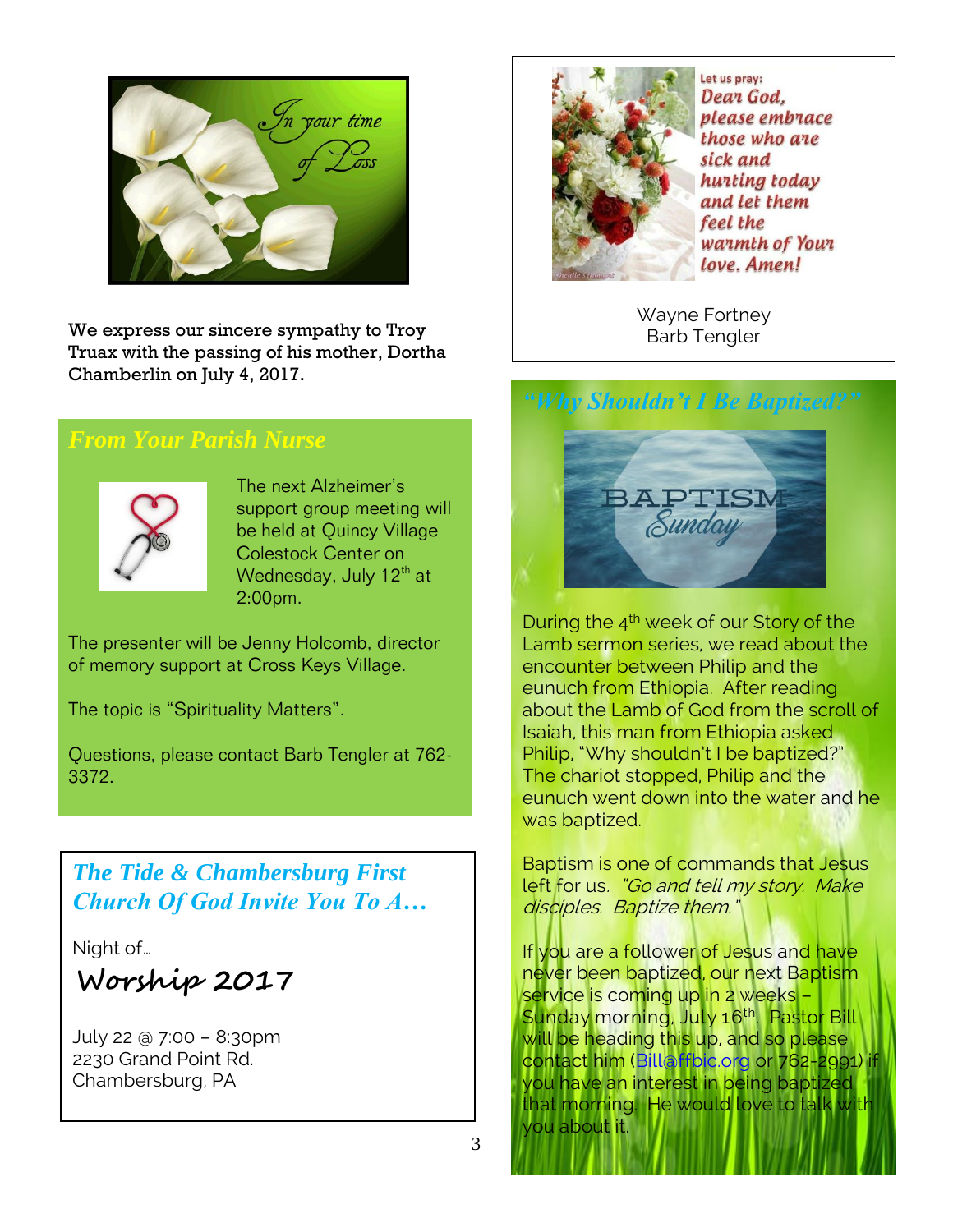## *School Supplies Needed*

As school children are enjoying their summer, we are looking ahead to school starting in August! We have had the opportunity to help low income families for the past 15+ years, but we could not have done it without the help of our friends in the community. Churches, businesses, and volunteers all work together to make this happen. Our goal is to provide the school supplies listed for each child's grade as well as a new school outfit including socks and underwear. Many families struggle to make ends meet without the added expenses of required school supplies.

Will you join us (Waynesboro Community Human Services) in this project by donating school supplies, clothing, underwear, and socks or monetary donations so that we may purchase these items? We would like to have donations by Sunday, August  $7<sup>th</sup>$  so that we can distribute them the week of August 14-18.

Please place donations in the designated box in the mailroom. Thanks so much for supporting our children in need.

SUPPLIES NEEDED:

- Pencil Boxes
- Zippered pencil pouches
- 24-count #2 pencils
- 36-count #2 pencils
- 48-count #2 pencils
- 24-count crayons
- 8-count large crayons
- $\bullet$  Highlighters single and 4-count
- 4-count dry erase markers
- Block erasers
- Pencil top erasers
- Large Glue sticks
- Pocket folders with clasps
- Pocket folders without clasps
- **Backpacks**
- **Lanyards**
- Red pens
- 1-inch 3-ring binders
- 2-inch 3-ring binders
- Wide-ruled notebook paper
- Colored pencils
- **Earbuds**

#### Please Note:

- No Permanent markers
- Lanyards are needed by all middle and high-schoolers
- All elementary schools ask for earbuds for all grades
- Dry erase markers tend to run out mid-distribution
- All students need backpacks
- **Underwear**
- Socks
- New or gently used clothing jeans, shorts, shirts, sweatshirts, sweaters, skirts, dresses
- Toiletries: Bars of soap, shampoo, deodorant, toothpaste

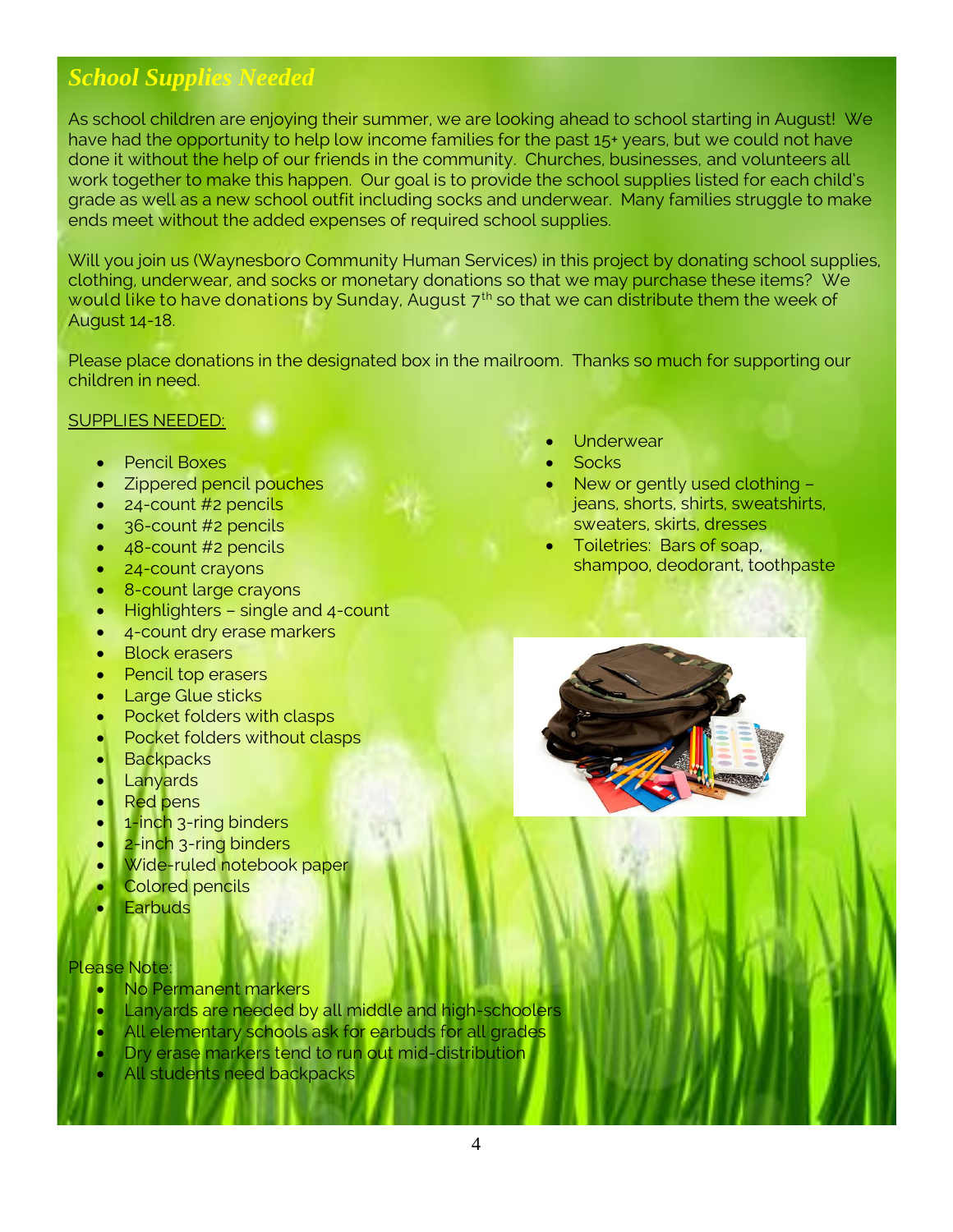## *Save The Date*



Each year the Five Forks Church Auction has raised money to help pay down the mortgage. Since the mortgage has been paid off, the proceeds from this year's auction will go into the Building Fund, which includes the hope of a future Youth Center for our teens.

We are asking each member of our congregation to consider how you might be able to donate to the auction:

- You might be willing to purchase a new item or to make an item or food item to be auctioned off.
- You might be able to donate your services (i.e. babysitting, cleaning, oil changes, mowing, etc.)
- You might consider asking a business which you patronize to make a donation to the auction.

Here are some examples of items that have been donated in the past:

- Cord of Wood
- Beef to be Butchered
- Pumpkins
- Potted Flowers
- Gift Certificates
- Cake-a-Month
- Pie-a-Month
- A Meal
- Quilts
- Afghans
- Wooden Furniture
- A Picnic Table
- A Timeshare Condo or Cabin
- **•** Event Tickets

As you can see, there are many creative options to choose from. How could you use your talents or skills?

If you have an item or service to donate to the auction, please complete the form that was placed in your mailbox this week and then place in Melissa Mitchell's mailbox.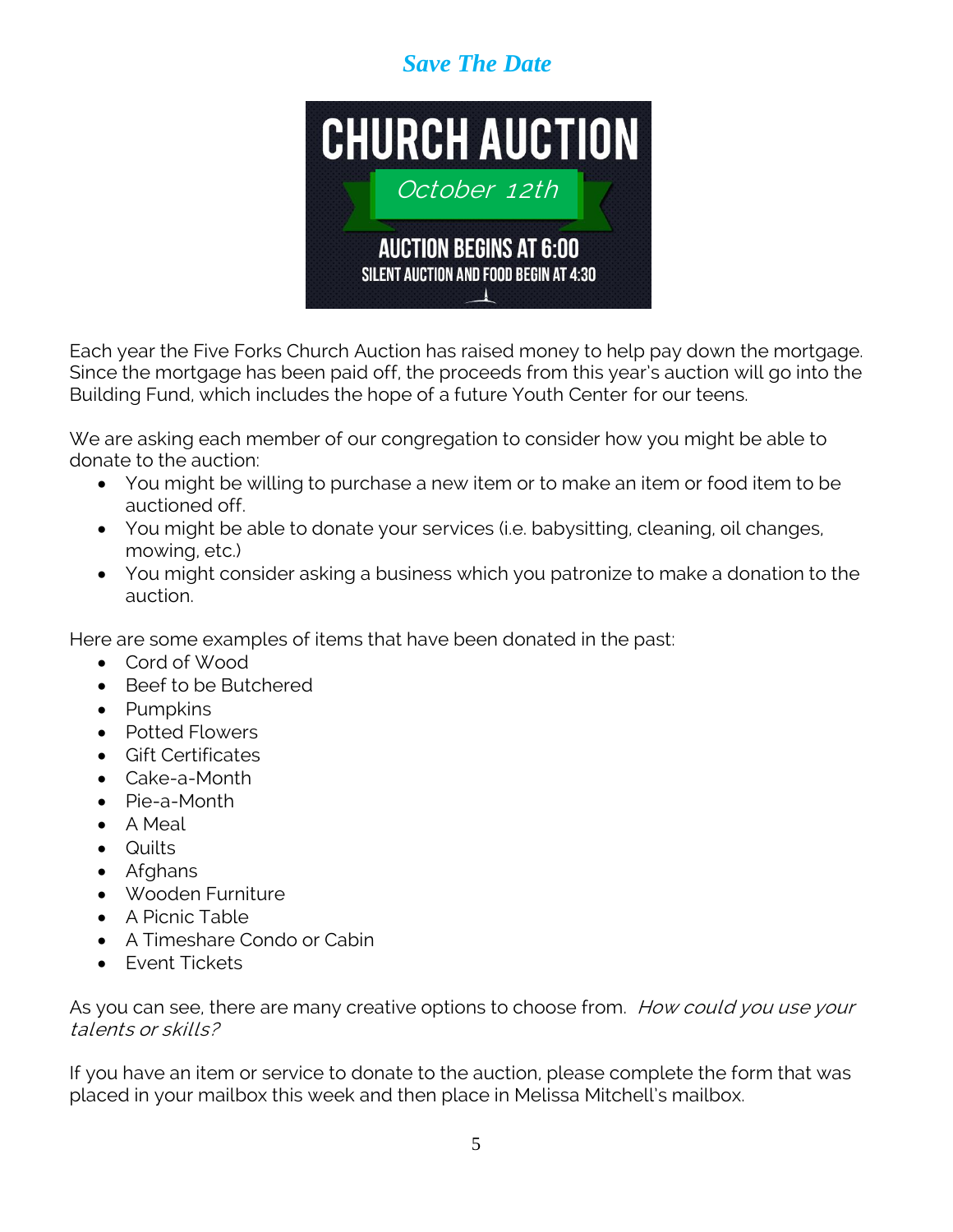## *Express Café July through August*



The Café continues to be a wonderful place for many to gather before or after the services on Sunday morning.

The Café continues to be a challenging ministry to staff, especially during the summer months.

Many of you are aware that once a month we run an Express Café with a limited menu and limited staff. Towards this end, for the months of July and August we will be offering the Express Café every Sunday, resuming the full menu on Sunday, September 10<sup>th</sup>.

If you are looking for a way to get connected here at Five Forks the Café provides a great opportunity to work alongside and meet people in a relaxed atmosphere. Our volunteers choose how many Sundays per month they wish to serve, and which shift they prefer.

For example, here are the shifts our volunteers have to choose from:

Early morning: 8:45 to 9:25

Mid Shift: 10:15 -10:45

Clean Up/Tear Down: 11:00 to 11:30

If you are interested in serving or have any questions, please contact our Office Administrator Julie Tiedemann at 762-2991 or officeaffbic.org.

## *Five Forks Fellowship Upcoming Event*

Friday, August  $4<sup>th</sup>$  9:00 – 11:00am in the Chapel.

Peggy Ann Bradnick Jackson will be the speaker.

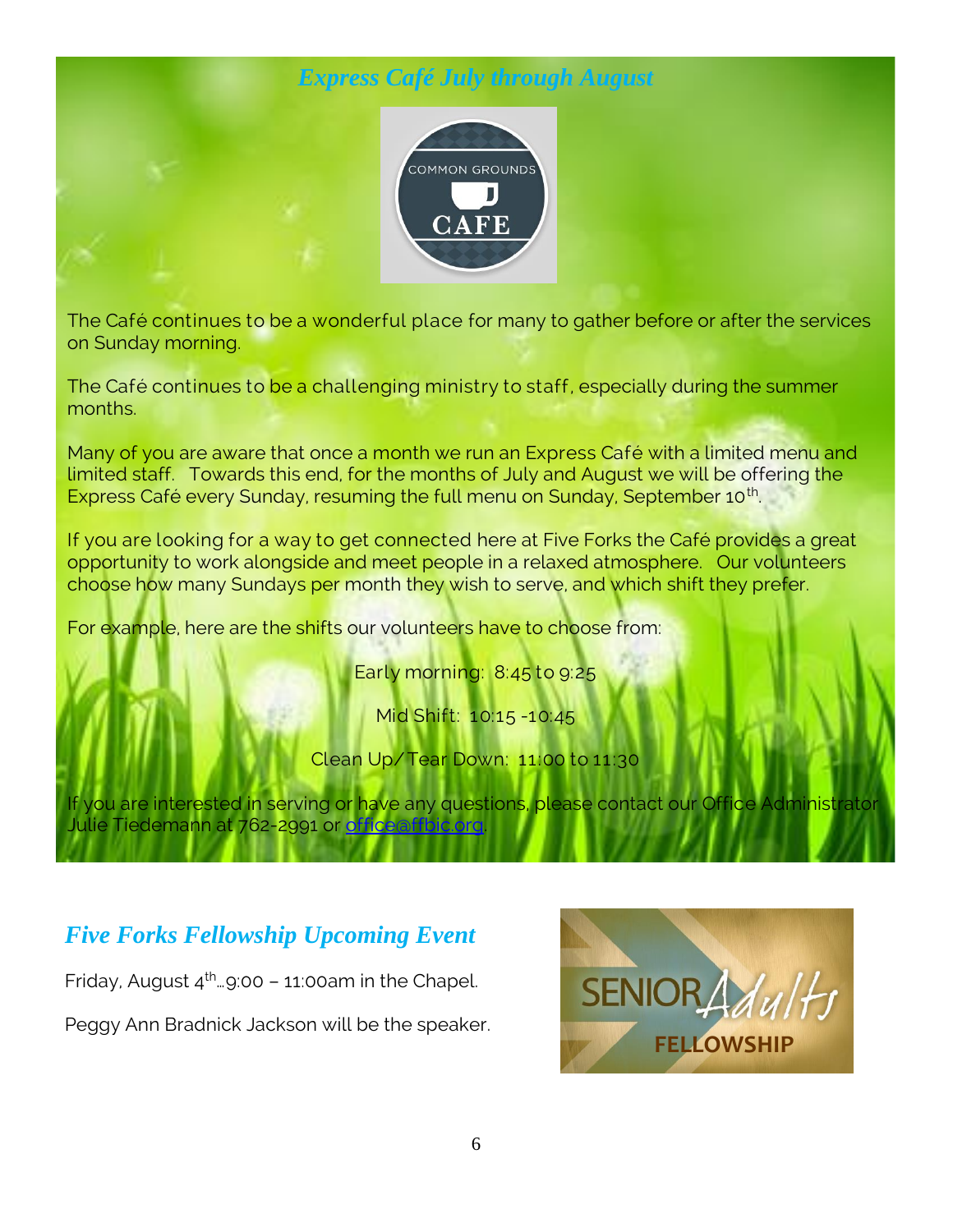## *Employment Opportunity At Five Forks*



We would like to announce an opening for the position of "Director of Maintenance" here at Five Forks. Here are some of the details:

HOURS AND WAGES: Will begin with a minimum of 6-8 hours per week in 2017. Our goal is to be able to gradually increase these hours on an annual basis (as funding permits). This could eventually evolve into a fulltime position. The hourly rate would be \$15 per hour.

SCHEDULE: Hours are flexible but weekly schedule must be submitted to Church Office at least one week in advance. Responsible for on-call Sunday coverage as well as other large events.

#### RESPONSIBILITIES (Include but are not limited to):

- Acquire/Maintain a *basic* understanding of the numerous church systems (fire, phone, alarm, elevator, sewer, HVAC, water, etc.)
- Create calendar of dates when testing, permits, etc. are due. Track tests that need done throughout the year.
- Conduct regular section-by-section "walk through" of the church complex, identifying/performing/delegating tasks that need done (general maintenance such as electrical, carpet, paint, lighting).
- Establish and maintain Key Control
- Staying abreast with (and possibly negotiating) phone plans, electricity plans, etc.
- **Ex-officio member of the Grounds & Maintenance Board**
- Establish and maintain a preventative maintenance program.

#### QUALIFICATIONS/ SKILLS (Include but are not limited to):

- Experience and/or technical training in maintenance.
- Ability to create a preventative maintenance program.
- Ability to lead and direct others.
- Ability to maintain thorough and accurate records

We are initially advertising this within the congregation. If you are interested in applying for this position please submit a resume to the church office.

#### *Employment Opportunity at Camp Joy El*

Do you know someone who wants to make an eternal difference? Would you like to JOIN US in the Great Commission to young people?

Equipping Coordinator: This is a missionary position where the person would invest time relationally connecting, equipping, and recruiting ministry leaders (school coordinators) to minister to school children in grades 3-8. This would involve training, one-on-one mentoring and providing encouragement to school coordinators. You would help them plan and implement growth strategy so that more children can be reached for Jesus (an average of 20 hours/wk.

Released Time Middle School Missionary: Joy El is seeking a missionary to lead our middle school Released Time Bible Program. This is a year-round, full-time position. A passion to help middle school students encounter Christ and equip adults to do the same.

For more information or application, email Tanya [\(tanya@joyel.org\)](mailto:tanya@joyel.org).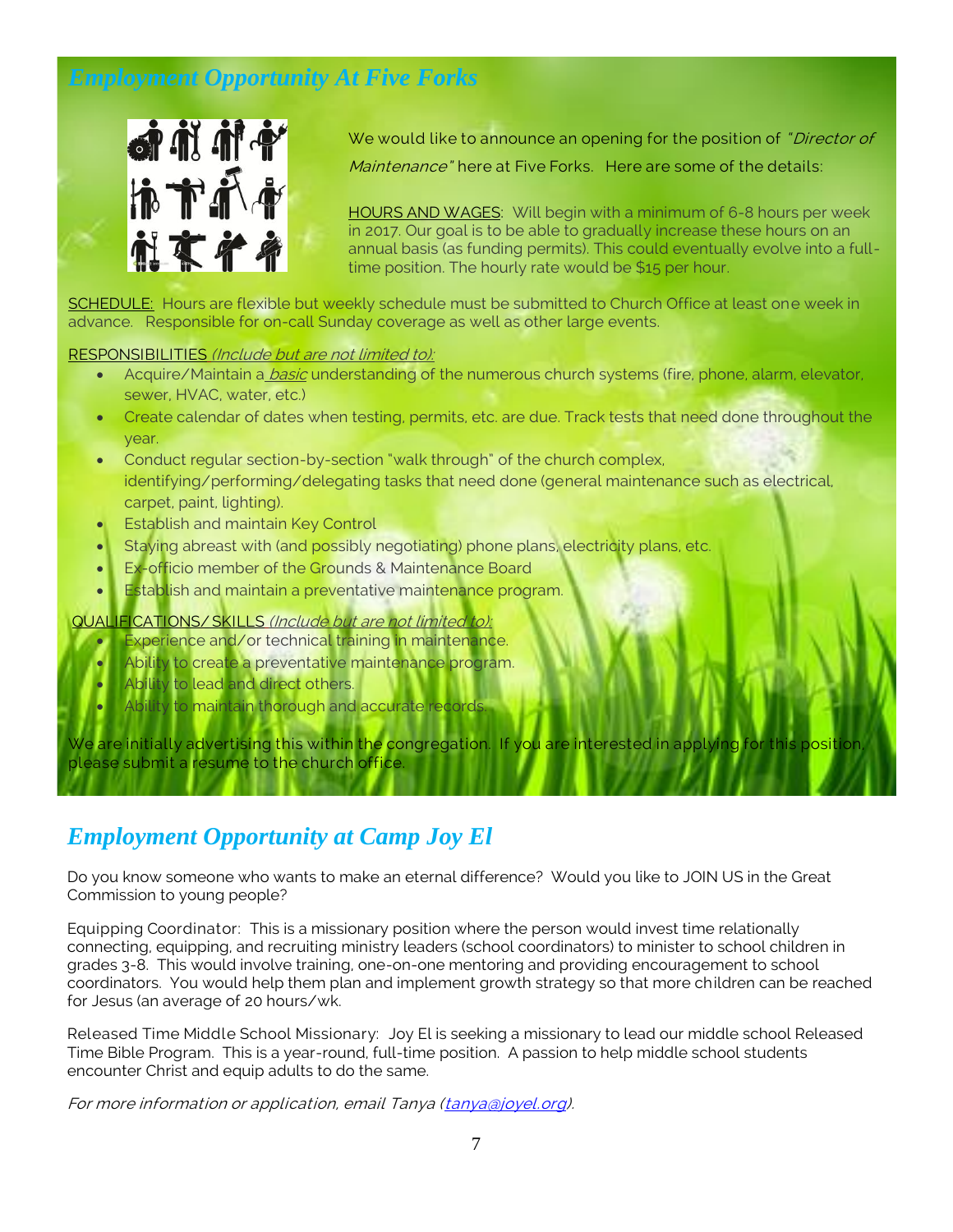

Below is a list of events and activities that the youth are assisting with, participating in or will be invited to be part of:

"You can find more information about our events, including permission slips, on the church website or join us on Facebook; our group name is; Five Forks BIC Youth Group, or see Pastor Shaun.

\*Please be aware that there is extra financial assistance available to any youth that may need it. Do not let money be the reason that you do not participate! (See Pastor Shaun)



Baltimore O's & Inner Harbor - Saturday, July 22<sup>nd</sup> (1pm midnight) All 7-12th grade youth are invited to join us as we take a youth group road trip to the Baltimore Inner Harbor and O's game. You need to be at the church at 1:00pm for departure and we will head straight down to the Baltimore Inner Harbor. We will have a couple of hours to walk around and enjoy the sights, shops, and food at the harbor and then we will take a walk up to Camden Yards for the rest of the evening to watch the O's take on the Houston Astros. We plan to return to the church around midnight. The cost for this event is \$10 plus any additional money you would

like to bring for food, shopping or sightseeing at the harbor. Money and permission slip are due to Pastor Shaun by Sunday, July 16<sup>th</sup>!